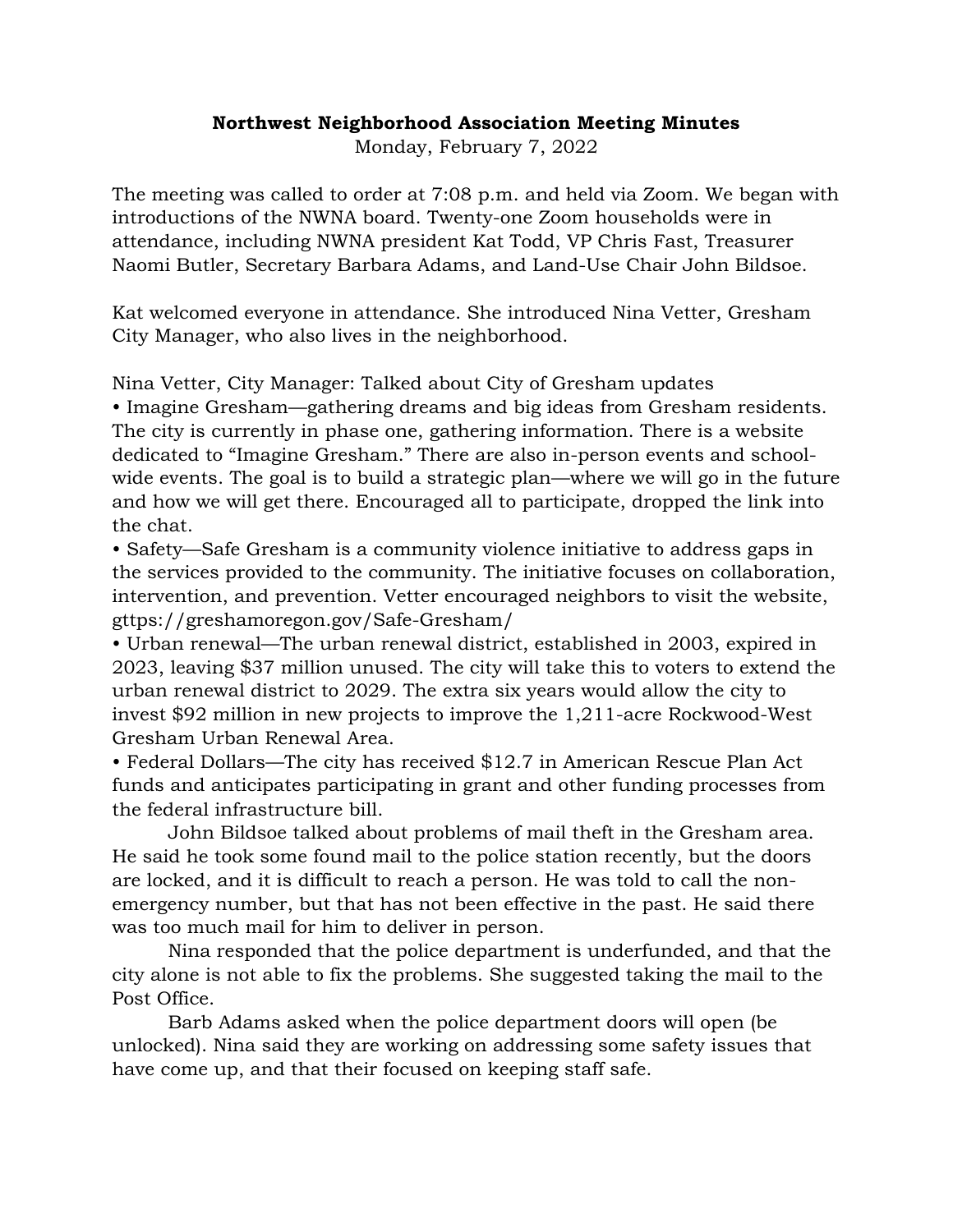John brought up the problem of people building unsafe fires, and cases of arson this winter. Nina said the city now has a four-member team working on homeless issues, and that a representative will be addressing this later in this meeting.

Kevin Dahlgren Community Health Services Advisor, & Jessica Harper Community Services Manager

Jessica introduced herself, said she will talk about changes to the team. She said in the past six months two positions were added (focusing on homeless service outreach). She said the team consists of four people now, which feels like a good, solid number. With the expanded staff, she said to report on MyGresham, where there is a "homeless issues" tab. She said that is the best place to report concerns. She said last week they made a presentation to City Council about the homeless program, and that there is a link to the meeting on the city's website (on the city council's webpage), and that it's worth watching. Regarding the NET team being reassigned to other duties due to staffing shortages, the community services department has found other avenues for working through issues without police assistance. She said "it's been working out okay so far." Another issue: the concept of expanding their hours of service to the community, possibly some hours on the weekend. She said they are thinking about ways to implement those services.

Kevin Dahlgren, has been working for the city for the past four years. He said that sometimes the person they are reaching out to is not ready to be helped.

Two goals: Helping connect people to services, and maintaining livability of the community.

John Bildsoe: commented on how difficult the work is. Recognized the need to provide services after hours and on the weekend. He brought up the building that went up in flames at 2:00 a.m. on a weekend. He wondered why individuals experiencing homelessness might hang out in downtown Gresham.

Kevin said he and his team make a point of knowing managers of stores, and business owners to build up those personal working relationships. Together they try to address the current issue. He said he "strongly encourages people to reach out." And that having that regular contact makes a positive difference.

Regarding a comment made in the chat about garbage around Jenny Road, Kevin said that is very close to the border of Gresham and Portland. He said there are currently no active camps on the Gresham side of that area, but not necessarily the case with the Portland side.

Jessica said Gresham has made it clear that camping within the city limits is not allowed.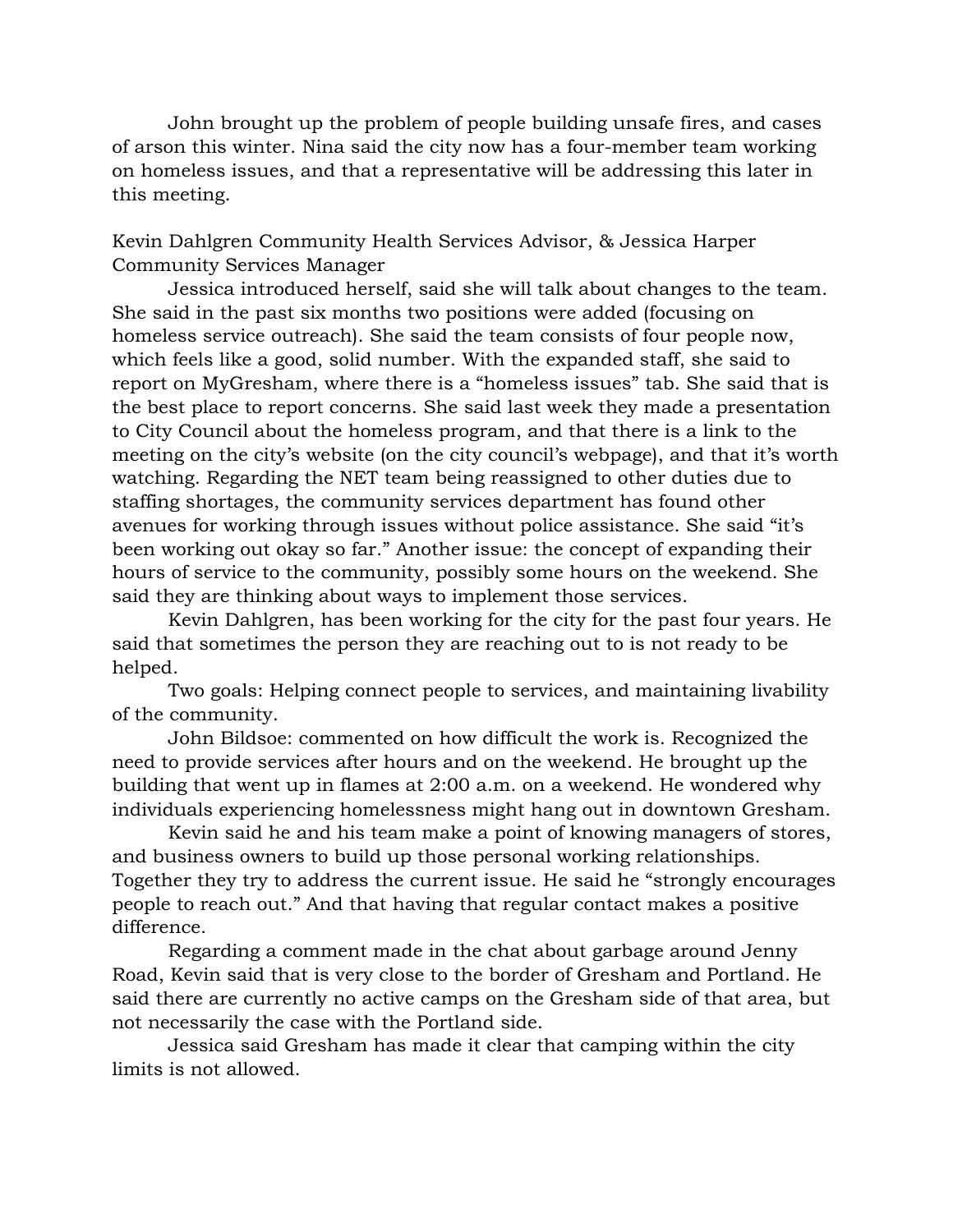A neighbor asked what neighbors can do that is helpful, and what is not helpful. Kevin said his number one goal is finding a permanent solution, including housing, healthcare, etc. He said the majority of people are open to working on finding permanent solutions. He said by working on the bigger picture the city has been able to have positive results. Jessica said the best thing neighbors can do is report to her team so they can work on helping the individual find permanent solutions.

Jessica said the county recently finished it's homeless count, and that the numbers are down from two years ago. She said last year her team estimated about 40 people, which was a significant decrease since 2016. That said, people come into our community from other communities, and the team works on finding solutions for all they encounter.

John Bildsoe asked that people do not leave boxes of food/clothes/etc. because some of the items end up being left and becomes unsightly, gross trash. Jessica and Kevin recommended donating food and supplies to the Zarapath Kitchen or other agencies that serve those in need.

Chris Fast asked what are some examples of reasons why people might make a report. Kevin said the goal is not to be anti-homeless, but antibehavior. He said if you see someone who you think might need assistance, simply ask them. If they need something, report to MyGresham and there will be a quick response.

Approval of the October 26, 2021 meeting minutes. Naomi Butler moved to approve the minutes; Trevor Todd seconded the motion. The minutes were approved.

Michael Gonzales informed everyone that the city has "Imagine Gresham" signs available for whoever would like to put one in their yard. He also encouraged everyone to log into the Imagine Gresham website and answer the survey so they are able to gather a wide variety of voices. He said the signs are designed to inform the community about this outreach program. Chris Fast said he watched a short video that Michael posted, and that it was very interesting and that he appreciated it. Michael said another video will be posted soon.

Kat said she spoke with James Dunn with Gresham Parks, regarding the sandbags along the southeast walkway. She said Dunn is not aware of any flooding in residential properties. Regarding the rain garden, Kat is concerned about the sequoia tree and flooding, in time more hopefully will be done about the runoff.

John, land-use chair: Nothing too new to report.